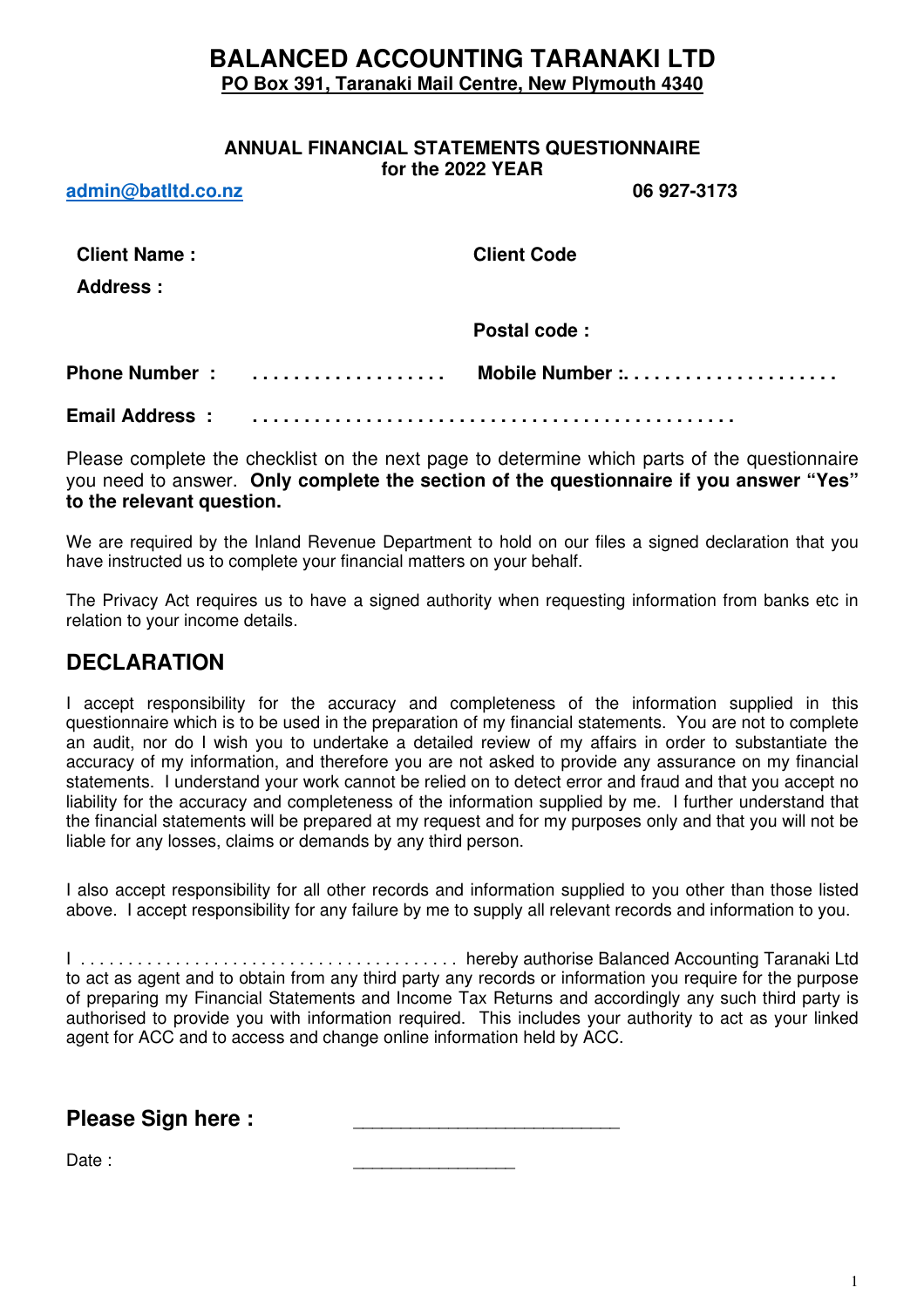# **PLEASE ANSWER ALL RELEVANT QUESTIONS**

|             |                                                                                                                                                                                                                                    |     |    | If 'Yes'    |
|-------------|------------------------------------------------------------------------------------------------------------------------------------------------------------------------------------------------------------------------------------|-----|----|-------------|
| 1           | Do any deposits in the Bank Statements not relate to Sales                                                                                                                                                                         | Yes | No | answer<br>A |
| $\mathbf 2$ | Did you have any sales proceeds not deposited to business bank account?                                                                                                                                                            |     |    | B           |
| 3           | Do you have any expenses not paid from Business Bank Account?                                                                                                                                                                      |     |    | C           |
| 4           | Do you carry Inventory or have Work in Progress?                                                                                                                                                                                   |     |    | D           |
| 5           | Did you have any Accounts Payable (creditors) as at balance date?                                                                                                                                                                  |     |    | Е           |
| 6           | Did you have any Accounts Receivable (debtors) as at balance date?                                                                                                                                                                 |     |    | F           |
| 7           | Did you have any cash or floats on hand at balance date?                                                                                                                                                                           |     |    | G           |
| 8           | Did the Business/Trust receive any Interest or Dividends during the year?                                                                                                                                                          |     |    | H           |
| 9           | Have you purchased or disposed of any Business/Trust assets during the year                                                                                                                                                        |     |    |             |
| 10          | Did you have any Loans, Hire Purchase or Lease Agreements during the year?                                                                                                                                                         |     |    | J           |
| 11          | Do you want to claim a Home Office Allowance?                                                                                                                                                                                      |     |    | Κ           |
|             | 12 Did you incur any costs which have a private use component?                                                                                                                                                                     |     |    | L           |
| 13          | Did you incur any entertainment expenses?                                                                                                                                                                                          |     |    | M           |
|             | 14 What accounting systems have you used during this financial year?<br>- A complete computerised accounting package<br>- A manual system or no system<br>- Balanced Accounting process my transactions internally during the year |     |    | N<br>O      |
|             | <b>15</b> Other business information                                                                                                                                                                                               |     |    | P           |
| 16          | Do you pay Fringe Benefit Tax?                                                                                                                                                                                                     |     |    | Q           |
| 17          | Are you registered for GST?                                                                                                                                                                                                        |     |    | R           |
| 18          | Did you buy or sell a business, Real Estate or Investments during the year?                                                                                                                                                        |     |    | S           |
| 19          | Did you receive any foreign income or incur foreign expenses?                                                                                                                                                                      |     |    | T           |
| 20          | Are you completing this questionnaire for a Trust?                                                                                                                                                                                 |     |    | U           |
| 21          | IN ALL CASES; PLEASE COMPLETE<br>General<br>Personal Tax return information                                                                                                                                                        |     |    | v<br>W      |

# **PLEASE CALL US IF YOU NEED ANY ASSISTANCE on 06 927-3173**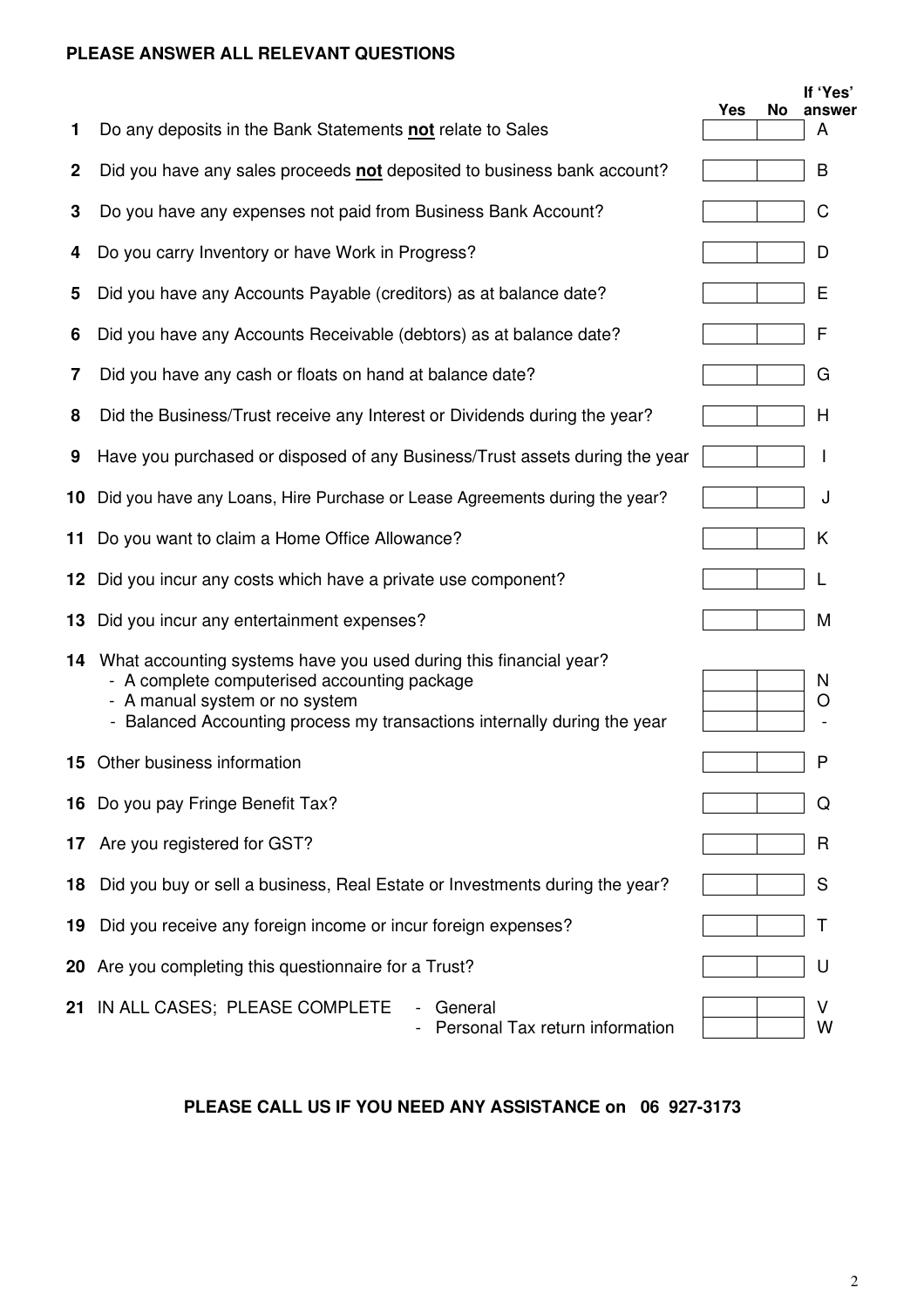# **A All Deposits Sales?**

|      | Are all deposits to Bank Statements sales?             | Yes/No                                                                                                                           |        |
|------|--------------------------------------------------------|----------------------------------------------------------------------------------------------------------------------------------|--------|
| Date | If no, please indicate the following :-<br><b>Name</b> | <b>Particulars</b>                                                                                                               | Amount |
|      |                                                        |                                                                                                                                  |        |
|      |                                                        |                                                                                                                                  |        |
|      |                                                        | Did you receive Covid 19 income from MSD Wage Subsidy for the year?                                                              | Yes/No |
|      |                                                        | We will need the amounts and dates of payments received.                                                                         |        |
|      | <b>Sales not Banked?</b>                               |                                                                                                                                  |        |
|      |                                                        | Have all sale proceeds been deposited to the business bank account?<br>If no, list date, value and where sales have been banked. | Yes/No |
|      |                                                        |                                                                                                                                  |        |

Please detail any expenses not paid for from business bank account (use separate sheet if necessary) ie cash payments or payments from personal accounts.

 \_\_\_\_\_\_\_\_\_\_\_\_\_\_\_\_\_\_\_\_\_\_\_\_\_\_\_\_\_\_\_\_\_\_\_\_\_\_\_\_\_\_\_\_\_\_\_\_\_\_\_\_\_\_\_\_\_\_\_\_\_\_\_\_\_\_\_\_\_\_\_\_\_ \_\_\_\_\_\_\_\_\_\_\_\_\_\_\_\_\_\_\_\_\_\_\_\_\_\_\_\_\_\_\_\_\_\_\_\_\_\_\_\_\_\_\_\_\_\_\_\_\_\_\_\_\_\_\_\_\_\_\_\_\_\_\_\_\_\_\_\_\_\_\_\_\_ \_\_\_\_\_\_\_\_\_\_\_\_\_\_\_\_\_\_\_\_\_\_\_\_\_\_\_\_\_\_\_\_\_\_\_\_\_\_\_\_\_\_\_\_\_\_\_\_\_\_\_\_\_\_\_\_\_\_\_\_\_\_\_\_\_\_\_\_\_\_\_\_\_

|  | D | <b>Inventory or Work in Progress</b> |  |  |
|--|---|--------------------------------------|--|--|
|--|---|--------------------------------------|--|--|

| The value of Stock on Hand at balance date was: (GST excl)<br>Note: Original cost or market value (if lower than cost) can be used. |                 |     |
|-------------------------------------------------------------------------------------------------------------------------------------|-----------------|-----|
| The value of Work in Progress at balance date was: (GST excl)                                                                       |                 |     |
| Please provide the following records:                                                                                               | <b>Enclosed</b> | N/A |
| - A copy of your year end stock take workings (GST exclusive)<br>- Details of the nature of any work in progress as at balance date |                 |     |

(**Note:** WIP should be valued at cost of materials used, direct labour plus factory overhead after deducting any progress payments. Profit margin should not be included)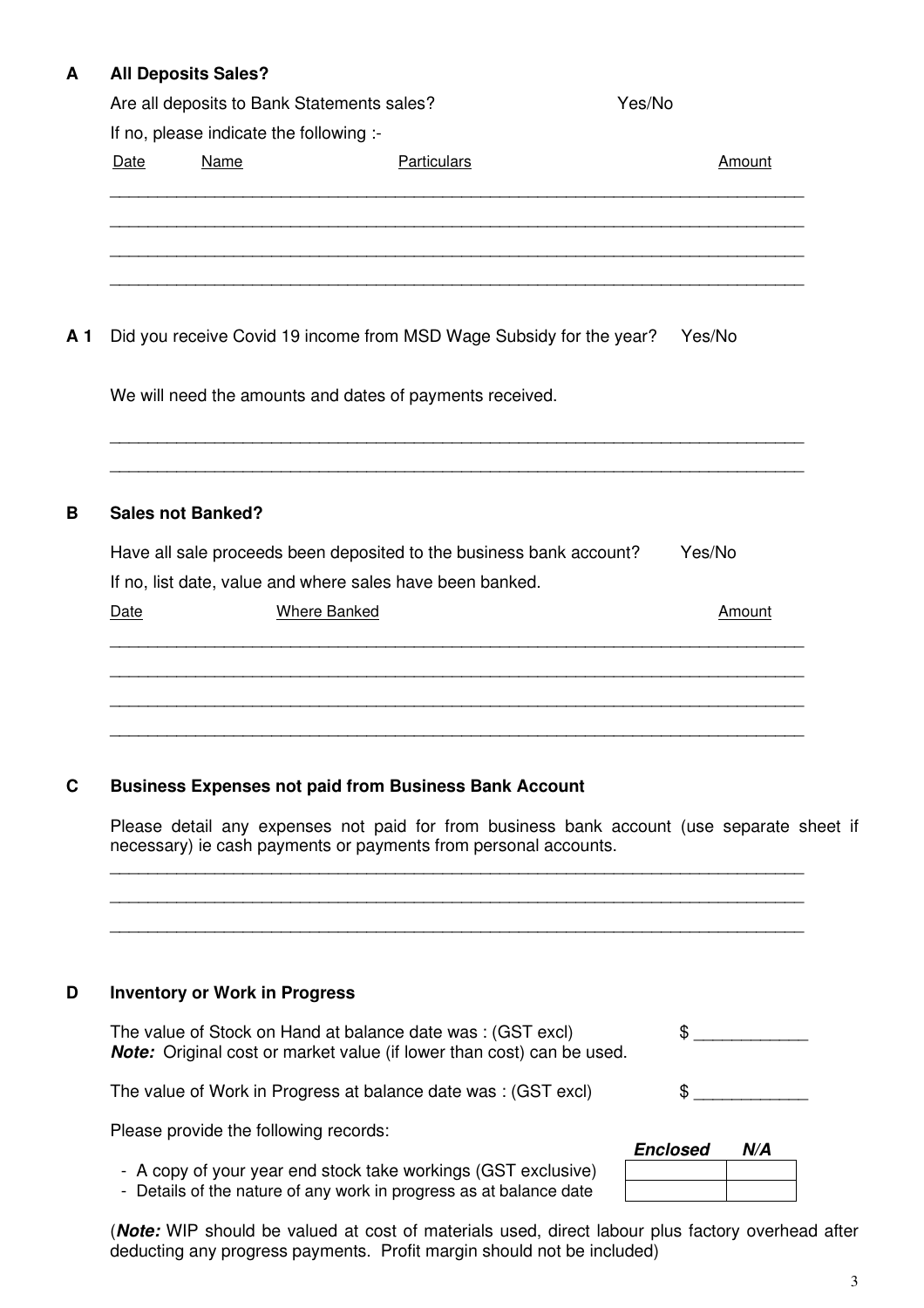# **E Accounts Payable (Creditors)**

- A Payables Aged Trial Balance as at balance date printed from your accounting system **or**
- A detailed list of all amounts owing at balance date (GST in including name, type of expense and amount owing for each **Creditor**

## **F Accounts Receivable (Debtors)**

The total of all Accounts Receivable owed to you as at baland

Please provide the following records:

- **Enclosed N/A** - A Receivables Aged Trial Balance as at balance date printed from your accounting system **or**
	- A detailed list of all amounts due to you at balance date (GST Incl) including name and amount owing for each debtor

**Note:** Bad debts must be written off before balance date if you do not consider them to be collectable.

# **G Cash on Hand**

Please provide the following records :

| - Total sales not banked (cash, eftpos) at balance date were |  |
|--------------------------------------------------------------|--|
| - Total cash floats at balance date were :                   |  |
| - Total petty cash on hand at balance date was :             |  |

#### **H i) Interest and Dividends**

 Did you receive any interest or dividends during the year? If so please supply details, and copies of the Interest/Dividend Statements.

Name of Bank, Firm, Company, etc Amount

\_\_\_\_\_\_\_\_\_\_\_\_\_\_\_\_\_\_\_\_\_\_\_\_\_\_\_\_\_\_\_\_\_\_\_\_\_\_\_\_\_\_\_\_\_\_\_\_\_\_\_\_\_\_\_\_\_\_\_\_\_\_\_\_\_\_\_\_\_\_\_\_\_\_

 \_\_\_\_\_\_\_\_\_\_\_\_\_\_\_\_\_\_\_\_\_\_\_\_\_\_\_\_\_\_\_\_\_\_\_\_\_\_\_\_\_\_\_\_\_\_\_\_\_\_\_\_\_\_\_\_\_\_\_\_\_\_\_\_\_\_\_\_\_\_\_\_\_\_ \_\_\_\_\_\_\_\_\_\_\_\_\_\_\_\_\_\_\_\_\_\_\_\_\_\_\_\_\_\_\_\_\_\_\_\_\_\_\_\_\_\_\_\_\_\_\_\_\_\_\_\_\_\_\_\_\_\_\_\_\_\_\_\_\_\_\_\_\_\_\_\_\_\_ \_\_\_\_\_\_\_\_\_\_\_\_\_\_\_\_\_\_\_\_\_\_\_\_\_\_\_\_\_\_\_\_\_\_\_\_\_\_\_\_\_\_\_\_\_\_\_\_\_\_\_\_\_\_\_\_\_\_\_\_\_\_\_\_\_\_\_\_\_\_\_\_\_\_ \_\_\_\_\_\_\_\_\_\_\_\_\_\_\_\_\_\_\_\_\_\_\_\_\_\_\_\_\_\_\_\_\_\_\_\_\_\_\_\_\_\_\_\_\_\_\_\_\_\_\_\_\_\_\_\_\_\_\_\_\_\_\_\_\_\_\_\_\_\_\_\_\_\_ \_\_\_\_\_\_\_\_\_\_\_\_\_\_\_\_\_\_\_\_\_\_\_\_\_\_\_\_\_\_\_\_\_\_\_\_\_\_\_\_\_\_\_\_\_\_\_\_\_\_\_\_\_\_\_\_\_\_\_\_\_\_\_\_\_\_\_\_\_\_\_\_\_\_

\_\_\_\_\_\_\_\_\_\_\_\_\_\_\_\_\_\_\_\_\_\_\_\_\_\_\_\_\_\_\_\_\_\_\_\_\_\_\_\_\_\_\_\_\_\_\_\_\_\_\_\_\_\_\_\_\_\_\_\_\_\_\_\_\_\_\_\_\_\_\_\_\_\_

# **ii) Interest PAYE Withholding Tax Deduction Certificate**

If you have had Interest PAYE deducted please include all IR15 returns so a credit for Interest PAYE can be claimed from the Inland Revenue when completing your tax returns.

|   | The total of all Accounts Payable owed by you as at balance date was:                                                                                                                                                                                                               | \$                     |
|---|-------------------------------------------------------------------------------------------------------------------------------------------------------------------------------------------------------------------------------------------------------------------------------------|------------------------|
|   | Please provide the following records:<br>- A Payables Aged Trial Balance as at balance date printed<br>from your accounting system or<br>- A detailed list of all amounts owing at balance date (GST incl)<br>including name, type of expense and amount owing for each<br>Creditor | <b>Enclosed</b><br>N/A |
| F | <b>Accounts Receivable (Debtors)</b>                                                                                                                                                                                                                                                |                        |
|   | The total of all Accounts Receivable owed to you as at balance date was:                                                                                                                                                                                                            |                        |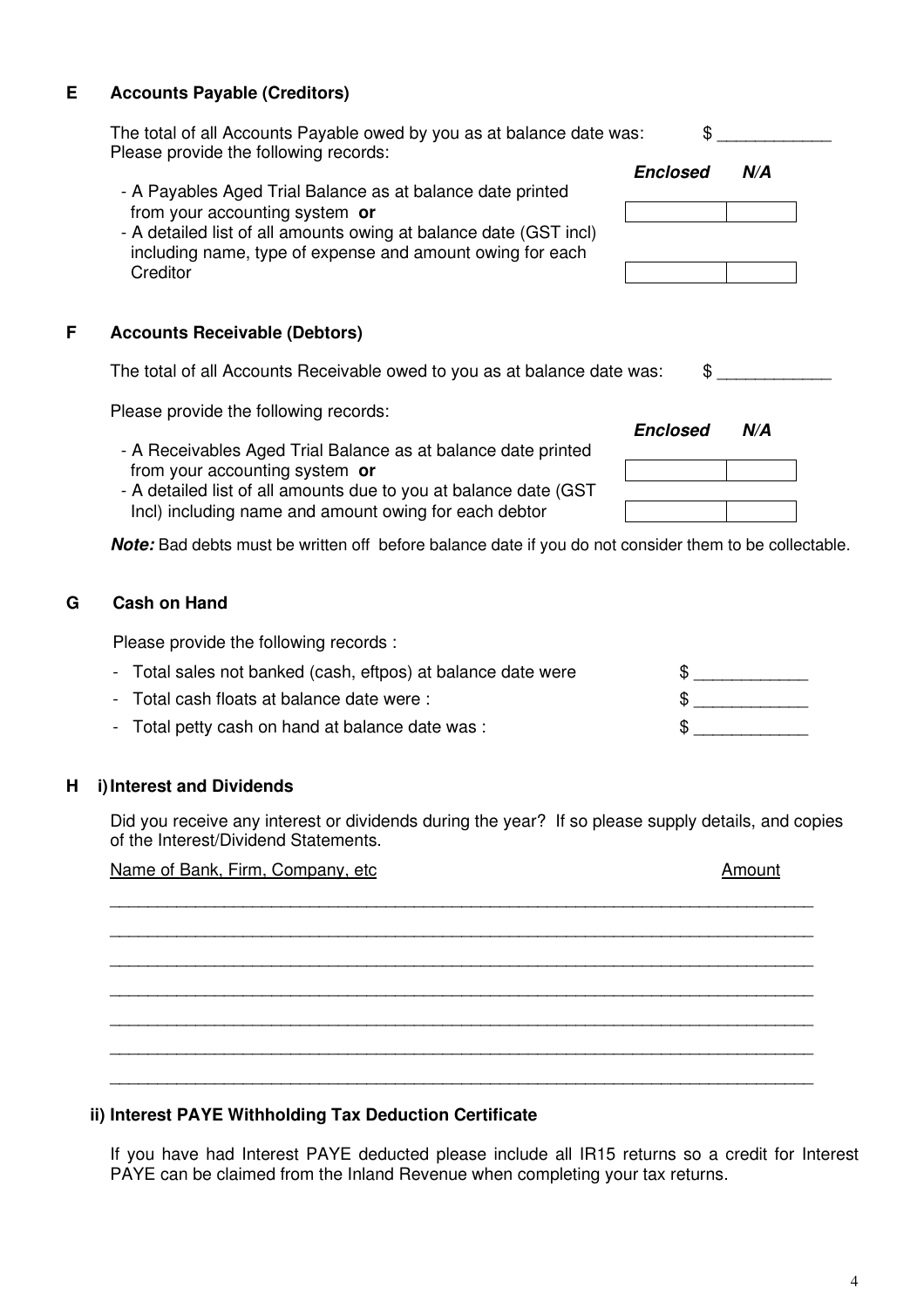# **I Assets**

Please provide the following records:

- A detailed list of any assets purchased during the year including the date purchased, purchase price (GST inclusive) and advis ing if the asset purchased was new or second hand
- Copies of invoices for any assets over \$1000 in value

### Sales

- A detailed list of any assets sold including the date sold and sale value

## Disposals/Write Offs

- A detailed list of any assets written off/disposed of for no value during the year and the reason for the write off/disposal

# **J Loans, Hire Purchase and Lease Agreements**

Please provide the following records:

- Copies of any agreements that have been entered into during the financial year
- Details of any agreements repaid or refinanced during the year
- Confirmation of loan balances as at balance date
- Loan account statements

### **K Home Office Allowance**

The annual total of the following expenses are required in order to complete the calculations:

| Rent (if property not owned) | Valuation Fees re Mortgage |  |
|------------------------------|----------------------------|--|
| Insurance                    | Legal Expenses re Mortgage |  |
| Repairs and Maintenance      | Interest (on Mortgage)     |  |
| Power and Gas                | <b>Body Corporate Fees</b> |  |
| Rates and Water Rates        |                            |  |

Note : If you have supplied details of your house and the area used for business purposes to Balanced Accounting Taranaki Ltd in prior years, and the details have not changed, you do not need to supply the following information.

| The total floor area of the house is:                | m <sup>2</sup> |
|------------------------------------------------------|----------------|
| The total floor area used for business purposes is : | m <sup>2</sup> |

#### **L Business Portion of Expenses**

Please provide the business use percentage for the following expenses and attach further details if required.

| Motor Vehicle Expenses* | %             | Subscriptions          | $\%$ |
|-------------------------|---------------|------------------------|------|
| Telephone & Tolls       | %             | <b>Travel Expenses</b> | $\%$ |
| Power                   | $\frac{1}{2}$ | Insurance              | %    |

The business use percentage of a vehicle must be verifiable by a log book. A log book must be kept for a period of 90 consecutive days every **three years** unless you are paying FBT or the vehicle is

Purchases **Enclosed N/A**





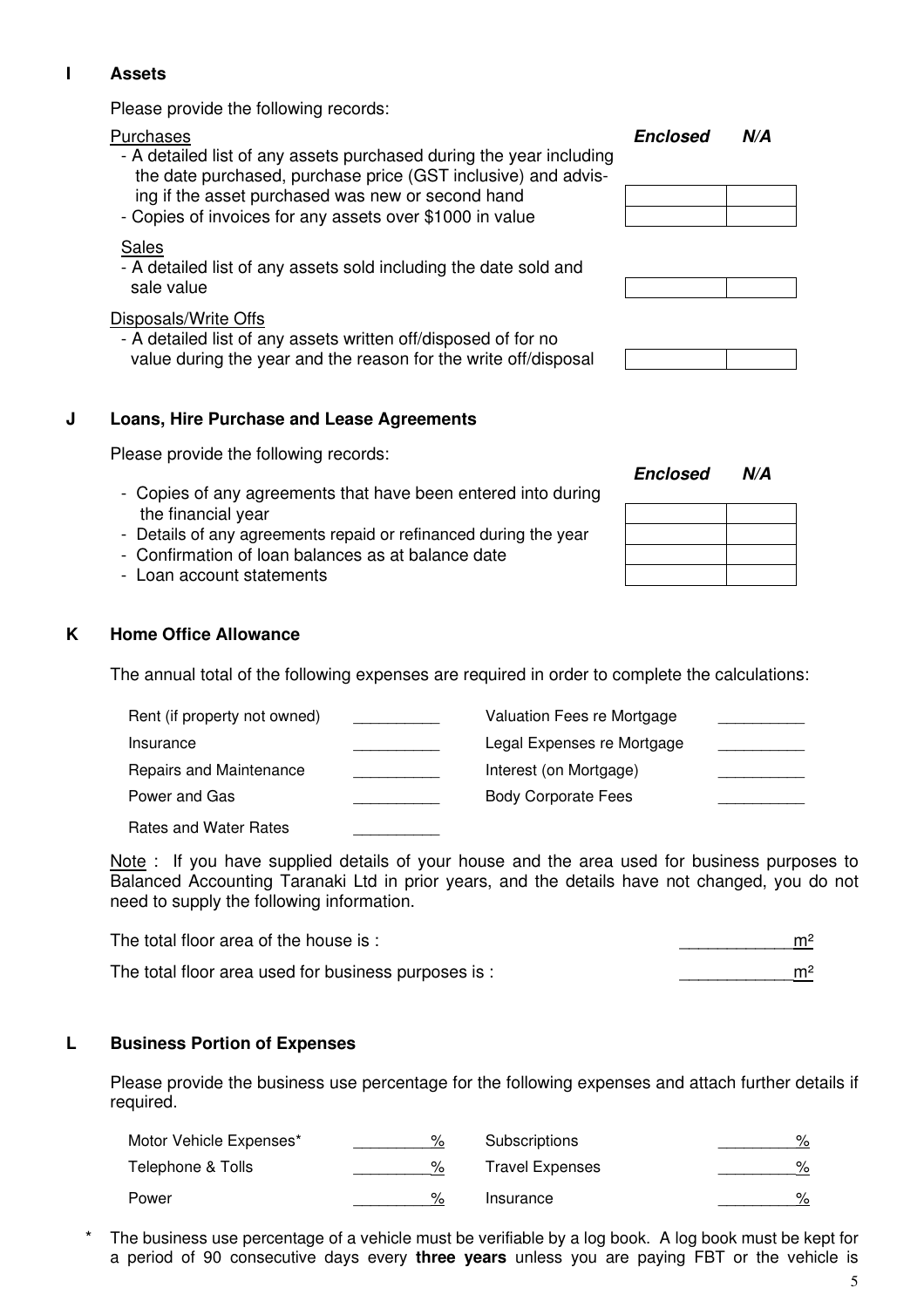classified as exempt from FBT. In the event of an IRD audit, failure to produce a current log book will result in you only being able to claim 25% of total vehicle costs as a tax deduction. If you would like us to calculate the business use percentage from your log book, please enclose it with your records.

# **M Entertainment Expenses**

Generally only 50% of entertainment costs are tax deductible, with the following exceptions.

- Meals while travelling on business (unless with an existing business contact or guest)
- Meals provided at a conference of at least four hours duration not including meal breaks
- Meal allowances paid to staff working overtime
- Incidental entertainment at functions open to the public and with trade displays
- Meals whilst on an overseas business trip
- Entertainment for charitable purposes

| If any of these exceptions apply to your entertainment expenditure, | <b>Enclosed</b> | N/A |
|---------------------------------------------------------------------|-----------------|-----|
| please provide details.                                             |                 |     |

# **N Computerised Accounting Systems**

| What system are you using? | System |  |
|----------------------------|--------|--|
|                            |        |  |

Please provide the following records:

- **Enclosed N/A** - A USB stick for your financial year, or email file
	- Copies of the following reports printed from your system:
		- Annual Management Financial Statement
		- Annual detailed General Ledger
		- Trial Balance as at Balance Date
		- Bank Reconciliations as at Balance Date
	- Bank Statements for the full year

#### **O Manual Cashbook or no system**

Please provide the following records:

- Your cashbook (if one is kept)
- Bank reconciliation as at balance date (if completed)
- Bank Statements for the full year

If no cashbook has been kept, please ensure the following:

- Any direct debits or eftpos transactions are detailed on the bank statements
- The source of all deposits not detailed in the deposit books are clearly identified on the bank statements

# **P Other Business Information**

- i) Details of Personal and Business insurance policies.
- ii) Details of rebates received (eg New Plymouth Building Supplies or Ravensdown)
- iii) Loans & Debentures (eg New Plymouth Building Supplies)

|                                                         | <b>Enclosed</b> | N/A |
|---------------------------------------------------------|-----------------|-----|
| - Your cashbook (if one is kept)                        |                 |     |
| - Bank reconciliation as at balance date (if completed) |                 |     |
| - Rank Statements for the full year                     |                 |     |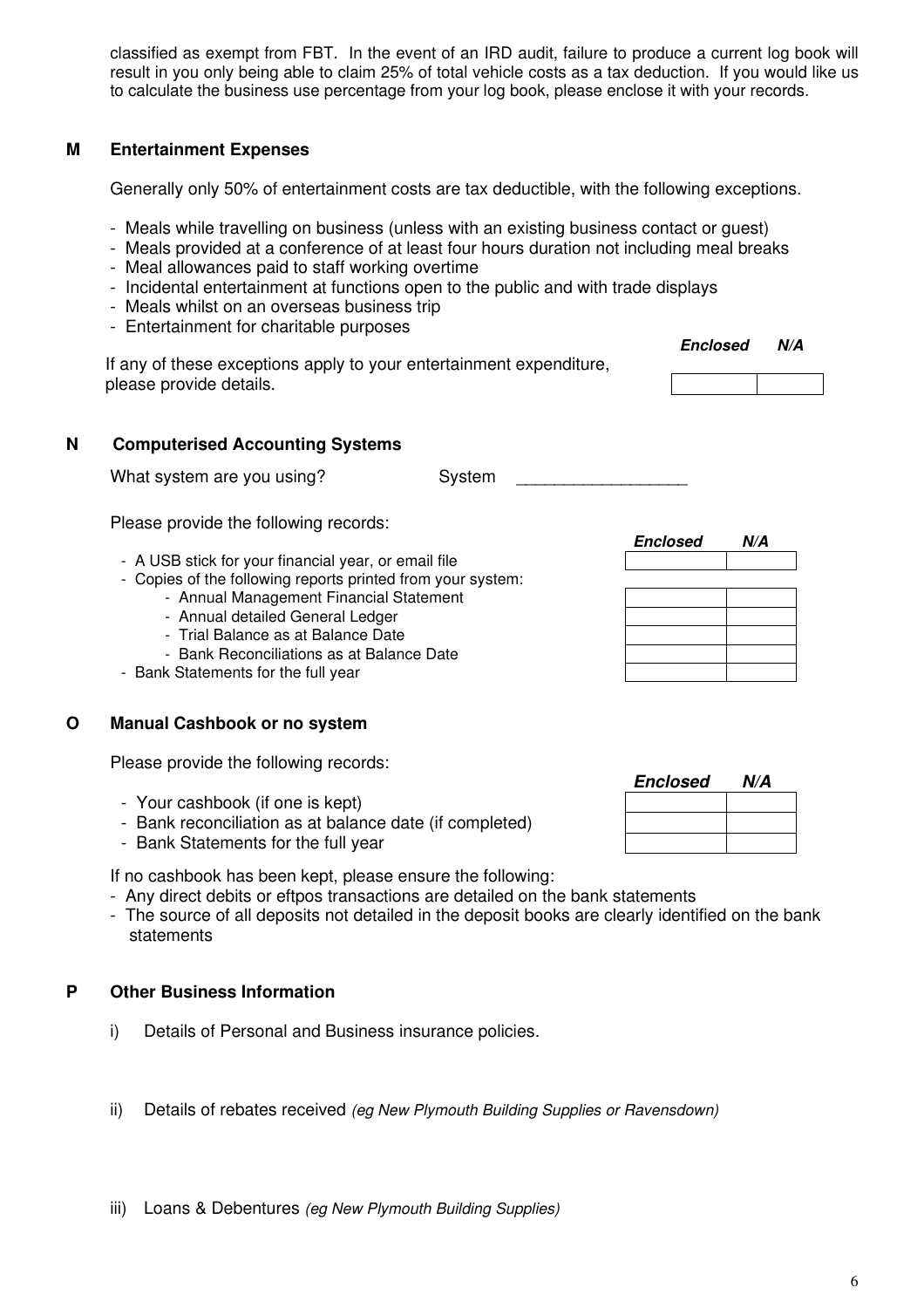iv) Due to interest clawback rule changes for Residential Rental properties, we need the loan statement for the period **01/04/2021** to **31/03/2022**

# **Q Fringe Benefit Tax (FBT)**

Please provide the following records:

- A copy of all FBT returns filed during the financial year
- A copy of any workings supporting the figures on your FBT returns

**Note:** If BAT Ltd has prepared FBT returns on your behalf, please ignore this section.

### **R Goods and Services Tax (GST)**

 Please provide the following records: **Enclosed N/A**

- A copy of all GST returns filed during the financial year
- A copy of all workings supporting the figures on your GST returns

**Note:** If BAT Ltd has prepared GST returns on your behalf, please ignore this section.

# **S Buying/Selling Investments, Real Estate or a Business**

 Please provide the following records: **Enclosed N/A**

- A copy of all documentation relating to the purchase or sale of investments (shares, foreign investments, etc)
- A copy of all documentation **including legal statements and Sale and Purchase Agreements** relating to the purchase or sale of any Real Estate
- A copy of all documentation **including legal statements and Sale and Purchase Agreements** relating to the purchase or sale of a business

# **T Foreign Income or Expenses**

Please provide the following records:

- Details of the nature and amounts of any foreign income received and any related foreign tax credits
- Details of the nature and amounts of any expenses paid to people or businesses who are not New Zealand residents

#### **U Trusts**

Please provide the following records:

- Details of any changes in Trustees (including the name and contact details for a new Trustee, the name of an existing Trustee, and the date of the change)
- Details of any changes in Beneficiaries during the year (including the name, date of birth, address and IRD number of any new beneficiary and the date of the change)
- 

|                                                                     | <b>Enclosed</b> | N/A |
|---------------------------------------------------------------------|-----------------|-----|
| - A copy of all FBT returns filed during the financial year         |                 |     |
| - A copy of any workings supporting the figures on your FBT returns |                 |     |



**Enclosed N/A**

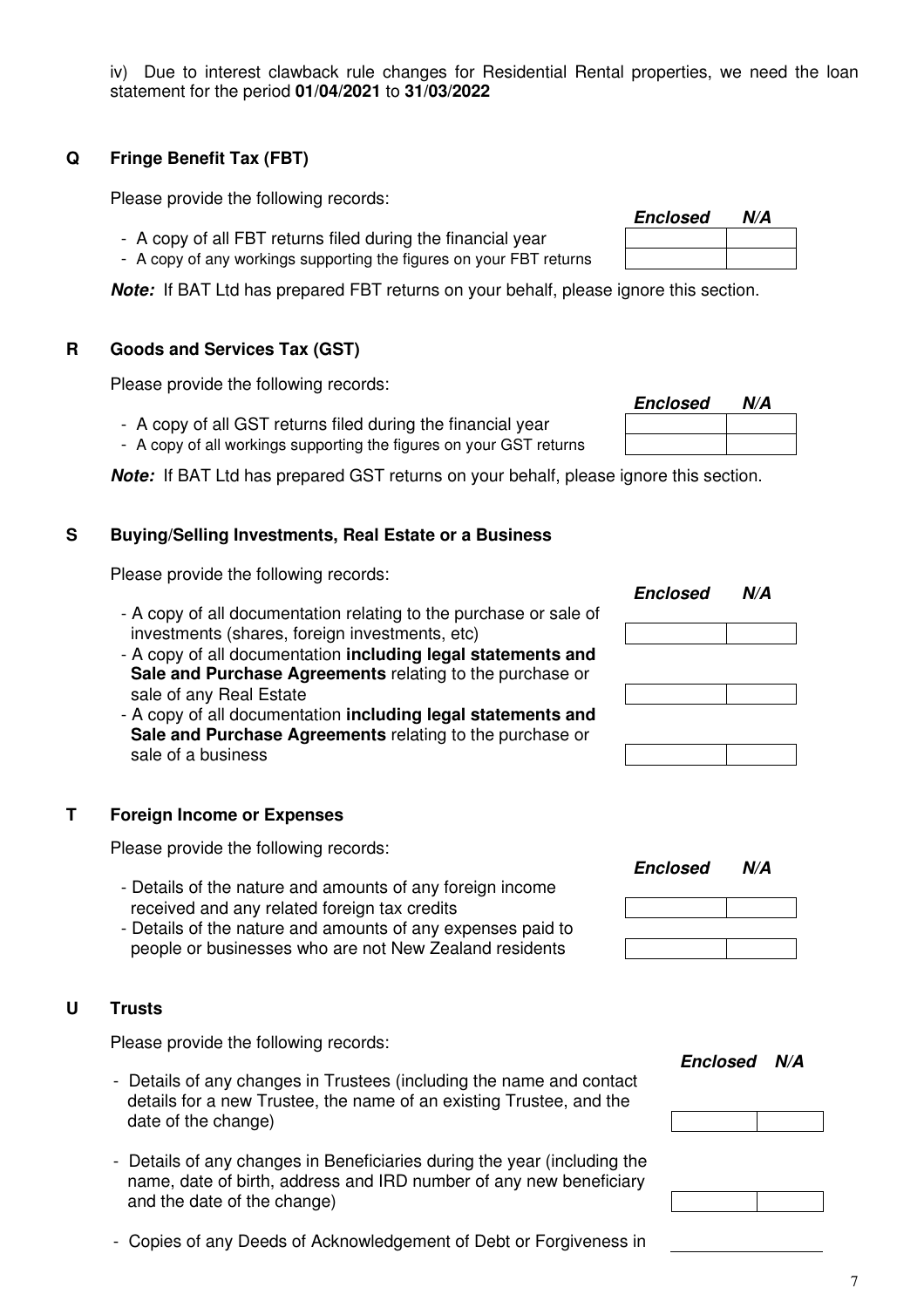| W |                | <b>Personal Tax Return Information</b>                                                                                                                                                                                        |                        |
|---|----------------|-------------------------------------------------------------------------------------------------------------------------------------------------------------------------------------------------------------------------------|------------------------|
|   |                | 11 Details of any overseas pensions, foreign superannuations or other<br>investments                                                                                                                                          |                        |
|   |                | 10 Details of any other matters which you feel might be relevant to<br>determining the tax position of the business for the financial year                                                                                    |                        |
|   | 9              | If trading as a company, were there any changes in shareholding<br>or directorships?                                                                                                                                          |                        |
|   | 8              | Details of any business expenses paid from private funds which<br>have not been reimbursed by the business                                                                                                                    |                        |
|   | 7              | Details of any business expenses paid via a credit card which has not been<br>analysed through the business accounting systems, including copies of<br>all credit card statements for the year with business items identified |                        |
|   | 6              | Details of any deposits received from customers/clients for goods<br>not supplied at balance date                                                                                                                             |                        |
|   | 5              | Details of the amount of any business income not banked into the<br>business account, for example cash taken for private use, out of till<br>expenses or income from a partnership or trust                                   |                        |
|   | 4              | Details of the nature and value of any business goods taken for<br>personal use during the financial year                                                                                                                     |                        |
|   | 3              | Details of any <b>Contingent Liabilities</b> or future commitments (includ-<br>ing lease commitments), for example guarantees provided by the<br>business or a commitment to buy a large capital item                         |                        |
|   | $\overline{2}$ | Copies of any invoices relating to repairs and maintenance where<br>the amount incurred exceeds \$1,000                                                                                                                       |                        |
|   | 1.             | Copies of all Insurance/Work Place Accident Insurance/ACC invoices                                                                                                                                                            | <b>Enclosed</b><br>N/A |
|   |                | Please supply the following information :                                                                                                                                                                                     |                        |
| V |                | General (to be completed in all cases)                                                                                                                                                                                        |                        |
|   |                | - Details of any beneficiary expenditure that was not paid through the<br><b>Trust</b>                                                                                                                                        |                        |
|   |                | - Details of the Taxable Income of any beneficiary that we do not<br>complete a personal Income Tax Return for                                                                                                                |                        |
|   |                | - Details of any Gifts made to the Trust during the year (including copies<br>of Gift Statements)                                                                                                                             |                        |
|   |                | reduction of Indebtedness actioned during the year                                                                                                                                                                            |                        |

To assist us in the completion of your personal taxation return please answer the following questions in all cases.

Please advise the Bank Account name and number for rebates to be banked into;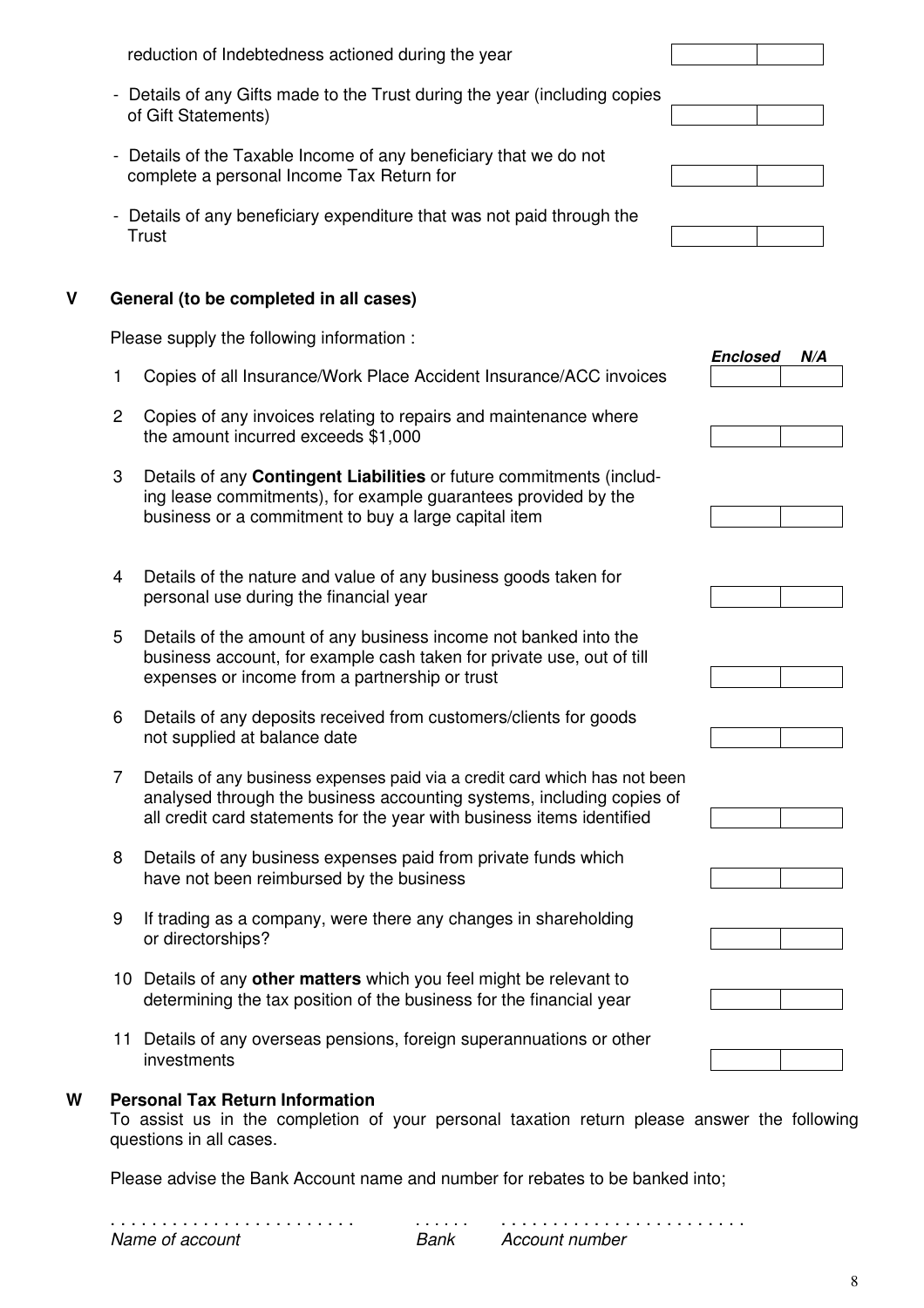i) Did you receive any of the following - if so, attach details including IR330's etc

|                                                      | <b>Gross</b> | <b>Tax Paid</b> |
|------------------------------------------------------|--------------|-----------------|
| Salary or Wages                                      |              |                 |
| <b>Accident Compensation Earnings</b>                |              |                 |
| Unemployment or other income tested benefits         |              |                 |
| <b>Family Care Payments from Social Welfare</b>      |              |                 |
| Schedular Payments (formerly 'Withholding Payments') |              |                 |
| <b>National Superannuation</b>                       |              |                 |
| Other NZ Pensions, annuities and superannuation      |              |                 |
| Rents                                                |              |                 |
| Income from Estate/Trust/Partnership                 |              |                 |
| Income from sale of Land/Business                    |              |                 |
| Income from sale of Shares                           |              |                 |
| Any other income                                     |              |                 |

ii) Are you entitled to any of the following rebates. Have you paid any school fees or donations?

Charitable donations/school fee donation (attach receipts over \$5)

As from 1 April 2011 there have been significant changes to the types of income that need to be included in calculating your Working for Families Tax Credits.

We will need details of the following if applicable:

| -Attributable Trustee Income (Settlors)               |  |
|-------------------------------------------------------|--|
| -Attributable fringe benefits (Shareholder Employees) |  |
| -PIE Income                                           |  |
| -Passive Income of Children (Over \$500/child)        |  |
| -Income of non-resident spouse                        |  |
| -Tax exempt Salary or Wages                           |  |
| -Pensions and Annuities                               |  |
| -Other payments over \$5,000 used                     |  |
| for day to day living expenses                        |  |
| -Income equalisation scheme deposits                  |  |
| (excludes "adverse events" deposits)                  |  |